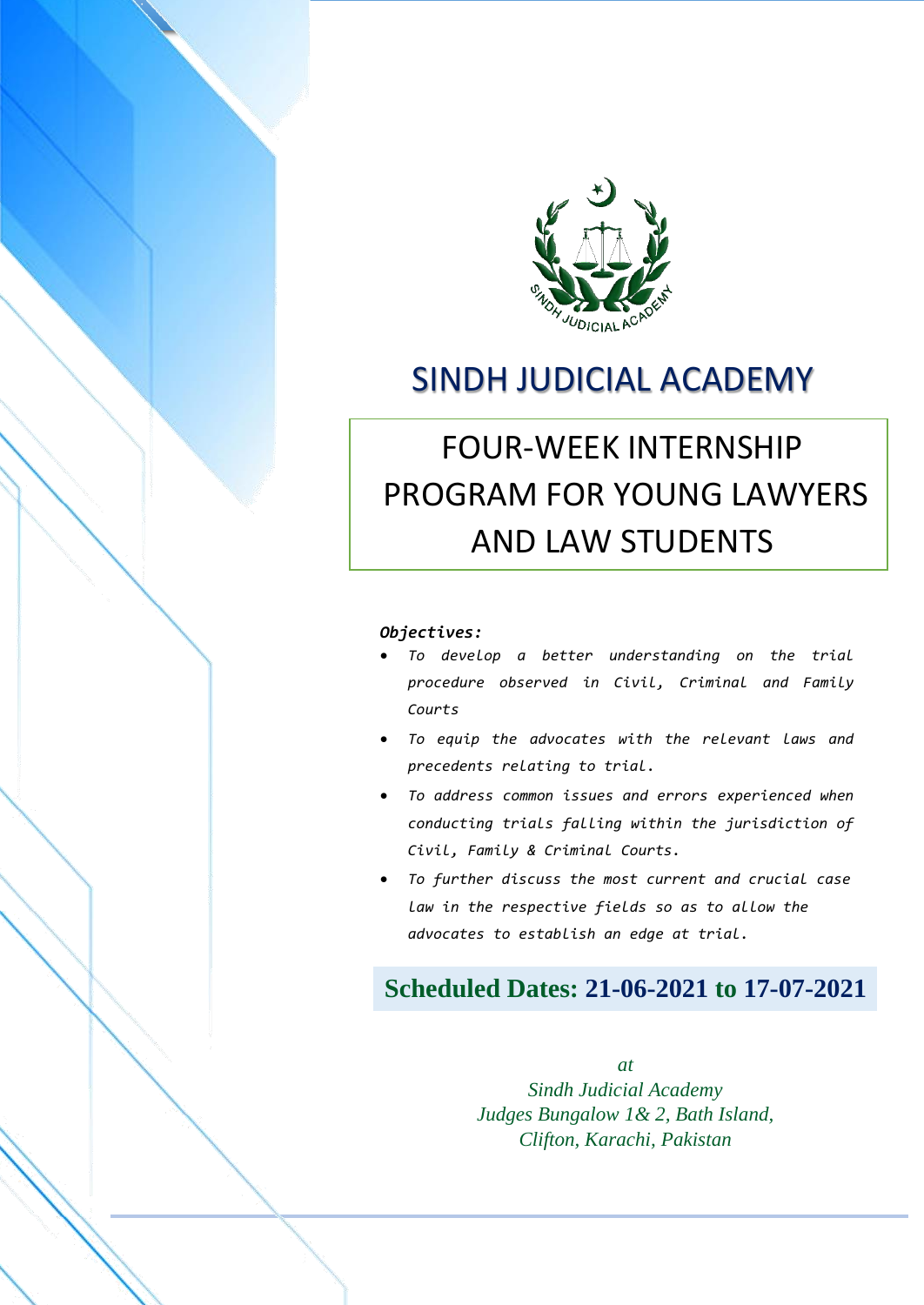#### PROGRAM SCHEDULE

**DATED: FROM** 21/06/2021 To 17/07/2021

#### ACTIVITIES:

- *a. Each participant shall be preparing at least one research paper on a topic to be identified by Faculty Member.*
- *b. Each Participant shall be drafting pleadings and additional documents assigned by Faculty Member.*
- *c. Finding relevant and recent case law on assigned subjects.*
- *d. Finding research paper / case law by using electronic means and manually.*
- *e. Articulating step-by-step guidelines for Advocates on how to file a case in the appropriate Court.*

*f. Identifying bottlenecks in substantial law and procedure law and suggest proposals to improve them.*

#### SPEAKERS:

- *1. Mr. Justice Hassan Feroze, Former Judge High Court of Sindh*
- *2. Mr. Moin Azhar Siddiqi, Advocate Supreme Court of Pakistan*
- *3. Mr. Muhammad Shahid Shafiq, District & Sessions Judge / SFM, SJA*
- *4. Mr. Javed Ahmed Keerio, District & Sessions Judge, Sanghar*
- *5. Mr. Naveed Ahmed Soomro, ADJ*
- *6. Mr. Haleem Ahmed Memon, ADJ*
- *7. Mr. Moula Bux Solangi, CJ/JM*
- *8. Mr. Sodagar Ali Solangi CJ/JM*
- *9. Barrister Syed Shahbal Ali, Practicing Barrister, Lecturer and Research Associate*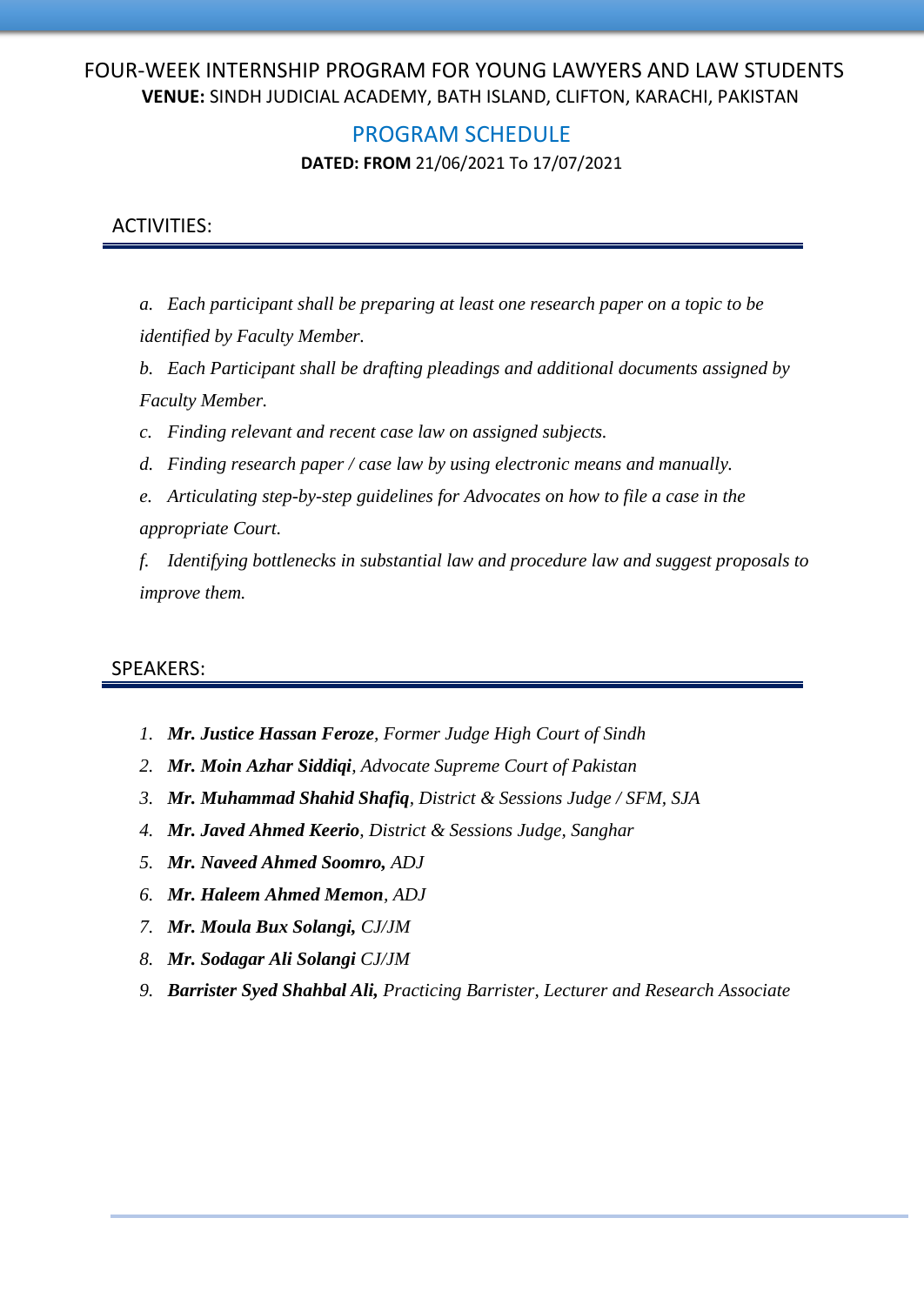# PROGRAM SCHEDULE

**DATED: FROM** 21/06/2021 To 17/07/2021

### **Monday, June 21, 2021 Week-1 (FAMILY LAW)**

| <b>TIME</b>                       | SUBJECT/TOPIC/ACTIVITY                                                                                                                                                                                                                                             | <b>RESOURCE PERSON/SPEAKER</b> |
|-----------------------------------|--------------------------------------------------------------------------------------------------------------------------------------------------------------------------------------------------------------------------------------------------------------------|--------------------------------|
| 08:30 AM<br>To<br>09:00 AM        | <b>INAUGURATION SESSION:</b><br><b>Registration of Participants</b><br><b>Attendance of Participants</b><br>$\bullet$<br>Recitation<br>$\bullet$<br>Brief on Code of Conduct & SOPs<br>$\bullet$<br><b>Introduction of Training</b><br>$\bullet$<br>Pre-Assessment |                                |
| 09:00 AM<br>To<br>10:30 AM        | Introduction to Family Laws<br>Trial Procedure in Family Courts<br>$\bullet$                                                                                                                                                                                       |                                |
| 10:30 AM<br><b>To</b><br>11:45 AM | <b>Drafting Plaint</b><br>$\bullet$<br><b>Drafting Written Statements</b><br>$\bullet$                                                                                                                                                                             |                                |
| 11:45 AM<br>To<br>12:00 AM        | <b>TEA BREAK</b>                                                                                                                                                                                                                                                   |                                |
| 12:00 AM<br>To<br>01:30 PM        | Pre-trial and Post trial<br><b>Framing Issues</b><br>$\bullet$<br><b>Recording Evidence</b><br>$\bullet$                                                                                                                                                           |                                |
| 01:30 PM<br>To<br>02:30 PM        | <b>DPRAYER (P) LUNCH BREAK</b>                                                                                                                                                                                                                                     |                                |
| 02:30 PM<br>To<br>04:00 PM        | <b>Drafting</b><br>Misc.<br>Applications,<br>Counter<br>$\bullet$<br><b>Affidavits and Conducting Arguments</b><br>Important Case Law                                                                                                                              |                                |

**Note:** Internees will be assigned research work such as finding case law, writing research articles and drafting pleading on the subject.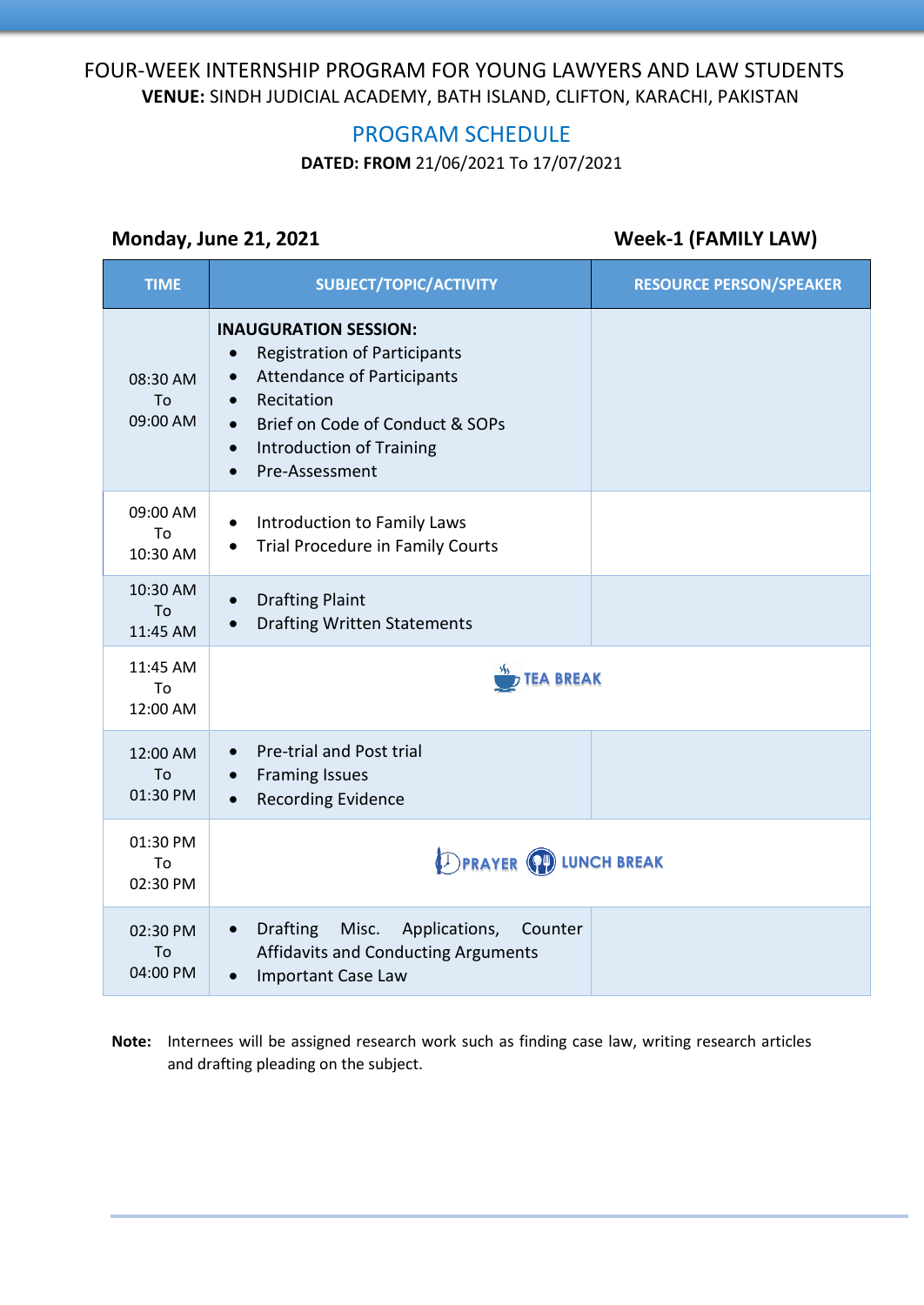# PROGRAM SCHEDULE

### **DATED: FROM** 21/06/2021 To 17/07/2021

| <b>Monday, June 28, 2021</b> |                                                                                                                                    | <b>Week-2 (RENT LAW)</b>       |
|------------------------------|------------------------------------------------------------------------------------------------------------------------------------|--------------------------------|
| <b>TIME</b>                  | <b>SUBJECT/TOPIC/ACTIVITY</b>                                                                                                      | <b>RESOURCE PERSON/SPEAKER</b> |
| 09:00 AM<br>To<br>10:30 AM   | Introduction to Rent Laws<br>Trial before Rent Controller                                                                          |                                |
| 10:30 AM<br>To<br>11:45 AM   | <b>Drafting Rent Applications</b><br><b>Drafting Written Statements</b>                                                            |                                |
| 11:45 AM<br>To<br>12:00 AM   | <b>TEA BREAK</b>                                                                                                                   |                                |
| 12:00 AM<br>To<br>01:30 PM   | <b>Recording Evidence</b>                                                                                                          |                                |
| 01:30 PM<br>To<br>02:30 PM   | <b>DPRAYER COLUNCH BREAK</b>                                                                                                       |                                |
| 02:30 PM<br>To<br>04:00 PM   | <b>Drafting</b><br>Misc. Applications,<br>Counter<br>$\bullet$<br>Affidavits and Conducting Arguments<br><b>Important Case Law</b> |                                |

#### **Monday, July 05, 20201 Week-3 (CODE OF CRIMINAL PROCEDURE)**

| <b>TIME</b>                | <b>SUBJECT/TOPIC/ACTIVITY</b>                                                                                          | <b>RESOURCE PERSON/SPEAKER</b> |
|----------------------------|------------------------------------------------------------------------------------------------------------------------|--------------------------------|
| 09:00 AM<br>To<br>10:30 AM | Introduction to the Code of Criminal<br>$\bullet$<br>Procedure, 1898                                                   |                                |
| 10:30 AM<br>To<br>11:45 AM | Trial Procedure in Criminal Courts                                                                                     |                                |
| 11:45 AM<br>To<br>12:00 AM | <b>TEA BREAK</b>                                                                                                       |                                |
| 12:00 AM<br>To<br>01:30 PM | <b>Drafting Misc. Applications</b><br>Arguments on Applications<br>Recording Evidence & Cross-Examination<br>$\bullet$ |                                |
| 01:30 PM<br>To<br>02:30 PM | <b>DPRAYER CD LUNCH BREAK</b>                                                                                          |                                |
| 02:30 PM<br>To<br>04:00 PM | <b>Final Arguments</b><br>Important Case Law                                                                           |                                |